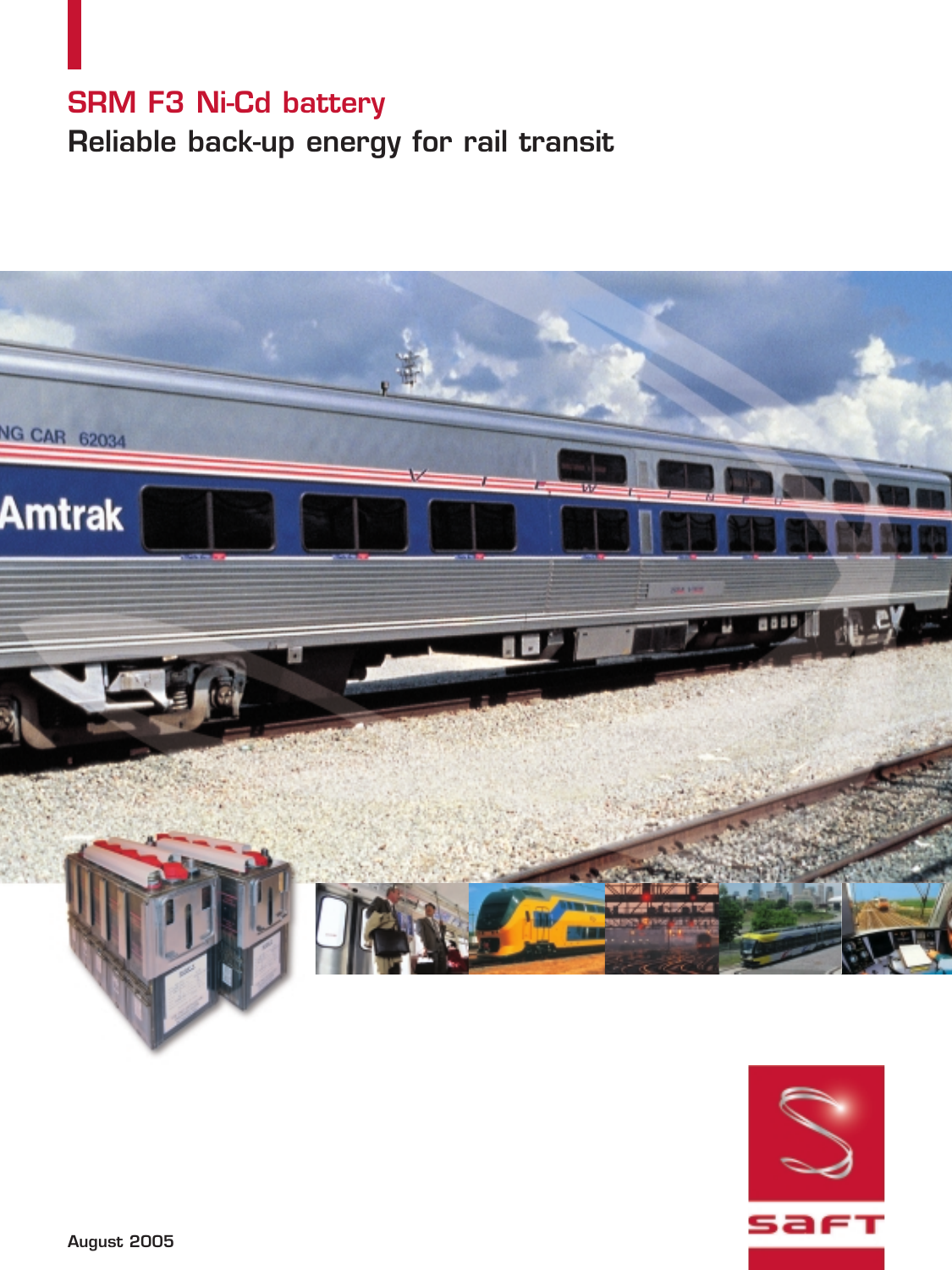## **SRM F3 battery efficiency featuring Ni-Cd reliability**

*For all on-board emergency lighting, HVAC, braking, communications, microprocessor and control functions, Saft SRM F3 batteries offer the most reliable back-up energy, combined with less maintenance and reduced operating costs.*



SRM F3 cells are in transparent plastic polysulfone containers held by cliplocks and lifting handles to make up a rugged battery tray that is industry proven over several decades in passenger rail transit cars.

## **Greater durability**

Equipment productivity depends on durable components. SRM F3 sintered/plastic bonded electrode (s/pbe) technology will maximize battery life, particularly under the severe operating and cycling conditions that often exist in rail transit operations.

## **Meeting recognized standards**

SRM F3 batteries comply with major rail industry electrical and mechanical standards, including IEC 60623, IEC 60077 and IEC 61373.

## **Flammability, smoke emission, toxicity**

SRM F3 batteries are flame retardant, classified as V0 per UL94 standard, complying with the ASTM E 162 (flame), ASTM E 662 (smoke), and Boeing BSS 7239 (toxicity) industry requirements for passenger rail transit cars.

## **Two years between maintenance checks**

SRM F3 batteries require water topping-up only every two years

when charged at 1.47 V/cell at 20°C (68°F).

Maintenance is reduced to an absolute minimum due to the battery's excellent chargeability at low voltage levels, resulting in a reduction of overcharge current.

In addition, with the elimination of graphite in the plates and the stable condition of the electrolyte, there is no need for electrolyte changes during the life of the battery.

## **Outstanding chargeability**

SRM F3 batteries offer excellent charge efficiency, featuring less voltage variation between charge and discharge.

The improved chargeability even at a lower charging voltage of 1.45 V/cell at 20°C (68°F) ensures features such as:

- **faster recharge time,** with possibility of restoring 85% capacity in just over two hours
- **less installed capacity**, by using smaller derating factors, thereby reducing the need to oversize the battery and charging system
- **less water consumption** due to less overcharging



## **Slimmer and lighter**

The SRM F3 battery range offers weight and mass reduction of at least 20% for equivalent capacity. This is due to the outstanding properties of sintered/plastic bonded electrodes and separators over those used in other battery technologies, and enhances SRM F3's overall suitability for lighter and less bulky transport equipment.

## **Lower life cycle costs**

With its extensive service life, simplified maintenance and total reliability, the SRM F3 is a genuinely cost effective battery.

## **Recoverable and recyclable**

SRM F3 batteries are recycled as part of Saft's battery recovery program for end-of-life batteries. Usable metals, especially cadmium, are almost 100% reclaimed and recycled, closing the industrial loop and ensuring a responsible attitude toward the environment.

## **High quality manufacturing, ISO qualified**

SRM F3 batteries are manufactured at Saft's Valdosta, GA facility, where the quality management system applies ISO 9001 procedures at each step in the production process, from design through manufacturing to after-sales service. And since they are manufactured in the USA, they meet all Buy America requirements.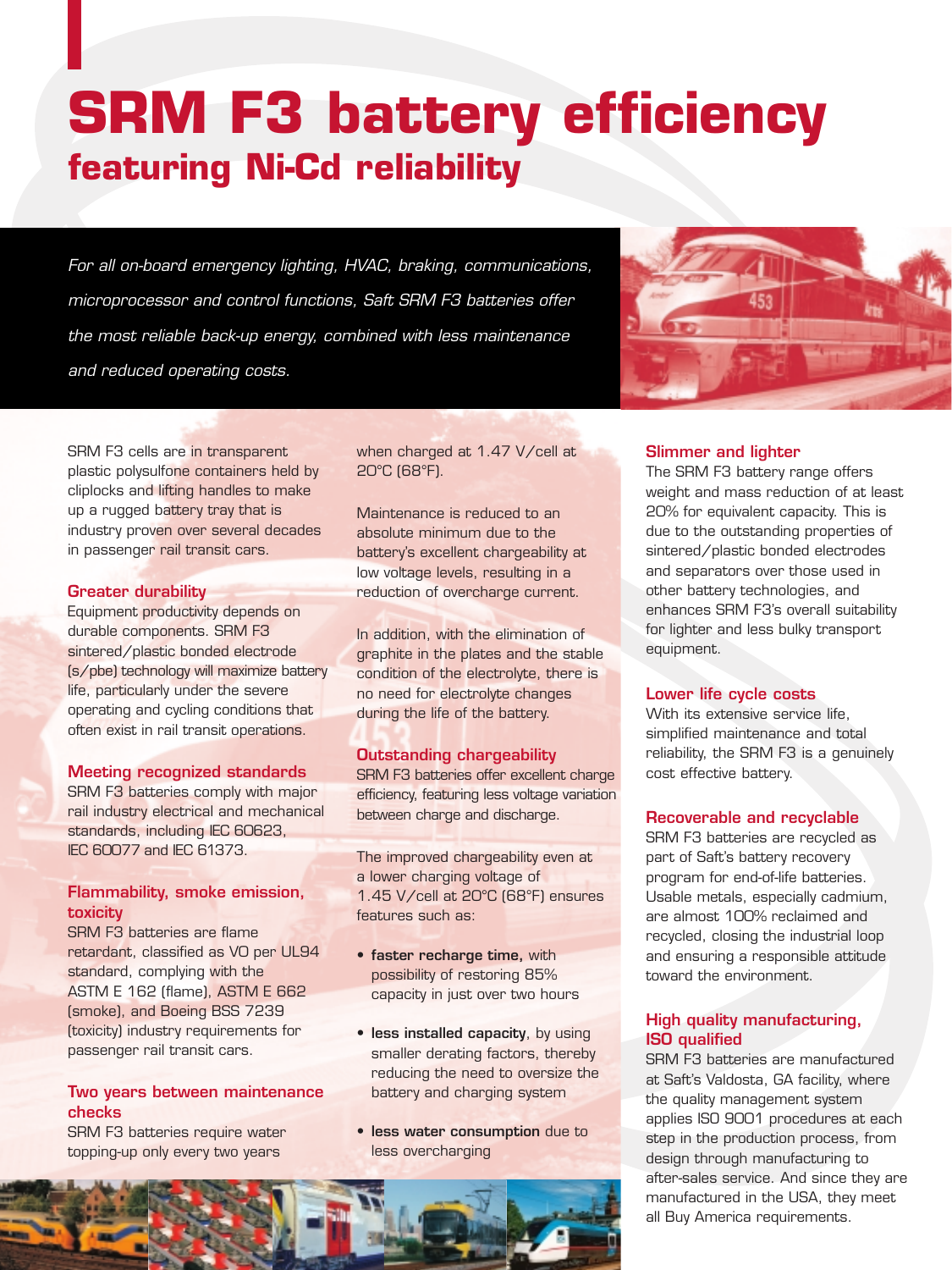# **The low maintenance solution at reduced size, volume and weight**

## **Performances and advantages of SRM F3**



## **Typical influence of temperature on cell capacity**





#### **Mechanical features**

| <b>Cell</b><br>type | Capacity<br>$(C_5$ Ah) | <b>Electrolyte</b><br>reserve<br>cm <sup>3</sup> |      | Weight - 1 cell |           | Weight - 5-cell tray | Dimensions - 5-cell tray<br>н<br>W |       |      |       |       |       |  |  |  |  |
|---------------------|------------------------|--------------------------------------------------|------|-----------------|-----------|----------------------|------------------------------------|-------|------|-------|-------|-------|--|--|--|--|
|                     |                        |                                                  | lb   | kg              | <b>lb</b> | kg                   | in.                                | mm    | in.  | mm    | in.   | mm    |  |  |  |  |
| SRM80F3             | 80                     | 500                                              | 11.0 | 5.0             | 58        | 26.3                 | 11.71                              | 297.4 | 6.46 | 164.1 | 16.27 | 413.3 |  |  |  |  |
| <b>SRM100F3</b>     | 100                    | 500                                              | 11.6 | 5.3             | 61        | 27.7                 | 11.71                              | 297.4 | 6.46 | 164.1 | 16.27 | 413.3 |  |  |  |  |
| <b>SRM120F3</b>     | 120                    | 775                                              | 15.6 | 7.1             | 81        | 36.7                 | 11.73                              | 297.9 | 6.46 | 164.1 | 22.64 | 575.1 |  |  |  |  |
| <b>SRM140F3</b>     | 140                    | 775                                              | 16.6 | 7.5             | 86        | 39.0                 | 12.84                              | 326.1 | 6.95 | 176.5 | 19.36 | 491.7 |  |  |  |  |
| SRM140LF3           | 140                    | 770                                              | 16.2 | 7.4             | 84        | 38.1                 | 11.73                              | 297.9 | 6.46 | 164.1 | 22.64 | 575.1 |  |  |  |  |
| <b>SRM160F3</b>     | 160                    | 770                                              | 17.0 | 7.7             | 88        | 39.9                 | 12.84                              | 326.1 | 6.95 | 176.5 | 19.36 | 491.7 |  |  |  |  |
| <b>SRM180F3</b>     | 180                    | 770                                              | 17.2 | 7.8             | 89        | 40.4                 | 12.84                              | 326.1 | 6.95 | 176.5 | 19.36 | 491.7 |  |  |  |  |
| SRM250CF3           | 250                    | 1100                                             | 26.0 | 11.8            | 133       | 60.3                 | 17.70                              | 449.6 | 6.46 | 164.1 | 22.57 | 573.3 |  |  |  |  |

Notes: Footprint dimensions are smaller and the terminal cover<br>Height dimensions are to the top of the terminal cover and the datit drawings are provided per project request Height dimensions are to the top of the terminal cover Safety dimensions are to the top of the terminal cover

## **Electrical performance - available amperes at +20°C ±5°C (+68°F ±9°F)**

#### Performance for fully charged cells by constant current charge according to IEC 60623 standard

|                 | End voltage 1.00 V/Cell |      |      |      |       |                         |                 |       | End voltage 1.05 V/Cell |            |      |       |      |                         |                 |       |        | End voltage 1.10 V/Cell |                 |      |       |       |                   |            |  |
|-----------------|-------------------------|------|------|------|-------|-------------------------|-----------------|-------|-------------------------|------------|------|-------|------|-------------------------|-----------------|-------|--------|-------------------------|-----------------|------|-------|-------|-------------------|------------|--|
| Cell            | Capacity <br>hours      |      |      |      | mins  |                         | <b>Capacity</b> |       | hours                   |            |      |       | mins |                         | <b>Capacity</b> | hours |        |                         |                 |      | mins  |       |                   |            |  |
| type            | $(C_5Ah)$               | 5    | -3   | 2    | 1.5   |                         | 45              | 30    | (C5Ah)                  | 5          | 3    | 12    | 1.5  | 747                     | 45              | 30    | (C5Ah) | 5.                      | -3              | 2    | 1.5   | - 1   | 45                | 30         |  |
| SRM80F3         | 80                      | 16.0 | 26.3 | 38.6 | 50.1  | 72 7                    | 91.2            | 116.8 | 80                      | 15.8       | 23.2 | 36.0  | 46.4 | 64.0                    | 76.8            | 93.6  | 80     | 15.4                    | 22.4            | 32.8 | 41.6  | 52.8  | 60.0              | 69.6       |  |
| <b>SRM100F3</b> | 100                     | 20.0 | 32.9 | 48.2 | 62.6  | 90.9                    | 114.0           | 146.0 | 100                     | 19.8       | 29.0 | 45.0  | 58.0 | 80.0                    | 96.0            | 117.0 | 100    | 19.3                    | 28.0            | 41.0 | 52.0  | 66.0  | 75.0              | 87.0       |  |
| <b>SRM120F3</b> | 120                     | 24.0 | 39.5 | 57.8 | 75.1  | 109.1                   | 136.8           | 175.2 | 120                     | 23.8       | 34.8 | 54.0  | 69.6 |                         | 96.0 115.2      | 140.4 | 120    | 23.2                    | 33.6            | 49.2 | 62.4  | 79.2  |                   | 90.0 104.4 |  |
| <b>SRM140F3</b> | 140                     | 28.0 | 46.1 | 67.5 | 87.7  | 127.3 159.6 204.4       |                 |       | 140                     | 277        | 40.6 | 63.0  |      | 81.2 112.0 134.4        |                 | 163.7 | 140    | 27.0                    | 39.2            | 57.4 | 72.8  |       | 92.4 105.0 121.9  |            |  |
| SRM140LF3       | 140                     | 28.0 | 46.1 | 67.5 | 87.7  | 127.3 159.6 204.4       |                 |       | 14 <sub>0</sub>         | <b>277</b> | 40.6 | 63.0  |      | 81.2 112.0 134.4        |                 | 163.7 | 140    | 27n                     | 39 <sub>2</sub> | 57.4 | 72.8  |       | 92.4 105.0 121.9  |            |  |
| <b>SRM160F3</b> | 160                     | 32.0 | 52.6 | 771  | 100.2 | 145.5 182.4 233.6       |                 |       | 160                     | 317        | 464  | 72.0  |      | 92.8 128.0 153.6        |                 | 187.1 | 160    | 30.9                    | 44.8            | 65.6 | 83.2  | 1056  | 120.0 139.3       |            |  |
| <b>SRM180F3</b> | 180                     | 36.0 | 59.2 | 86.8 | 112.7 | 163.6 205.3 262.8       |                 |       | 180                     | 35.6       | 52.2 | 81.0  |      | 104.4 144.0 172.7 210.5 |                 |       | 180    | 34.7                    | 50.4            | 73.8 | 93.6  | 118.8 | 135.0 156.7       |            |  |
| SRM250CF3       | 250                     | 50.0 | 82.2 |      |       | 120.5 156.5 227.3 285.1 |                 | 365.0 | 250                     | 49.5       | 72.5 | 112.5 |      | 145.0 200.0 239.9 292.4 |                 |       | 250    | 48.3                    | 70 N            | 1025 | 130.0 |       | 165.0 187.6 217.6 |            |  |